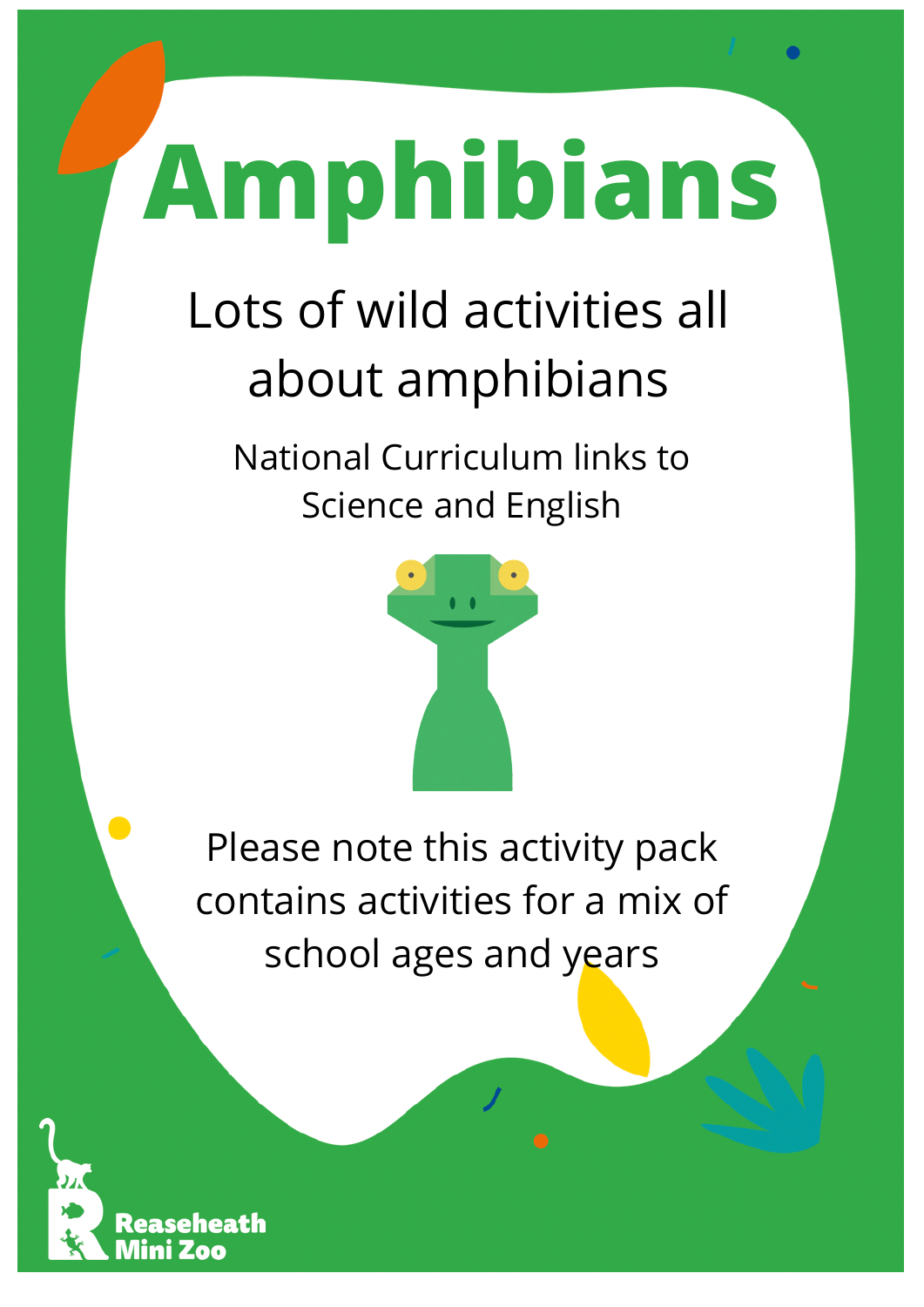# **Amphibian**

**facts**

- The term "amphibian" comes from the Greek word amphibious. Amphi means "both" and bios means "life". Those names refer to the two lives that many amphibians live in water and on land.

-Some frogs are able to freeze solid during winter and survive!

-Amphibians are cold blooded.

- Amphibians include frogs, toads, newts, caecilian and salamanders.

-They can all absorb water through their skin. **-Most have one part of their life cycle that is** fully aquatic at some point. -Over half of all frog species are in danger

of extinction.

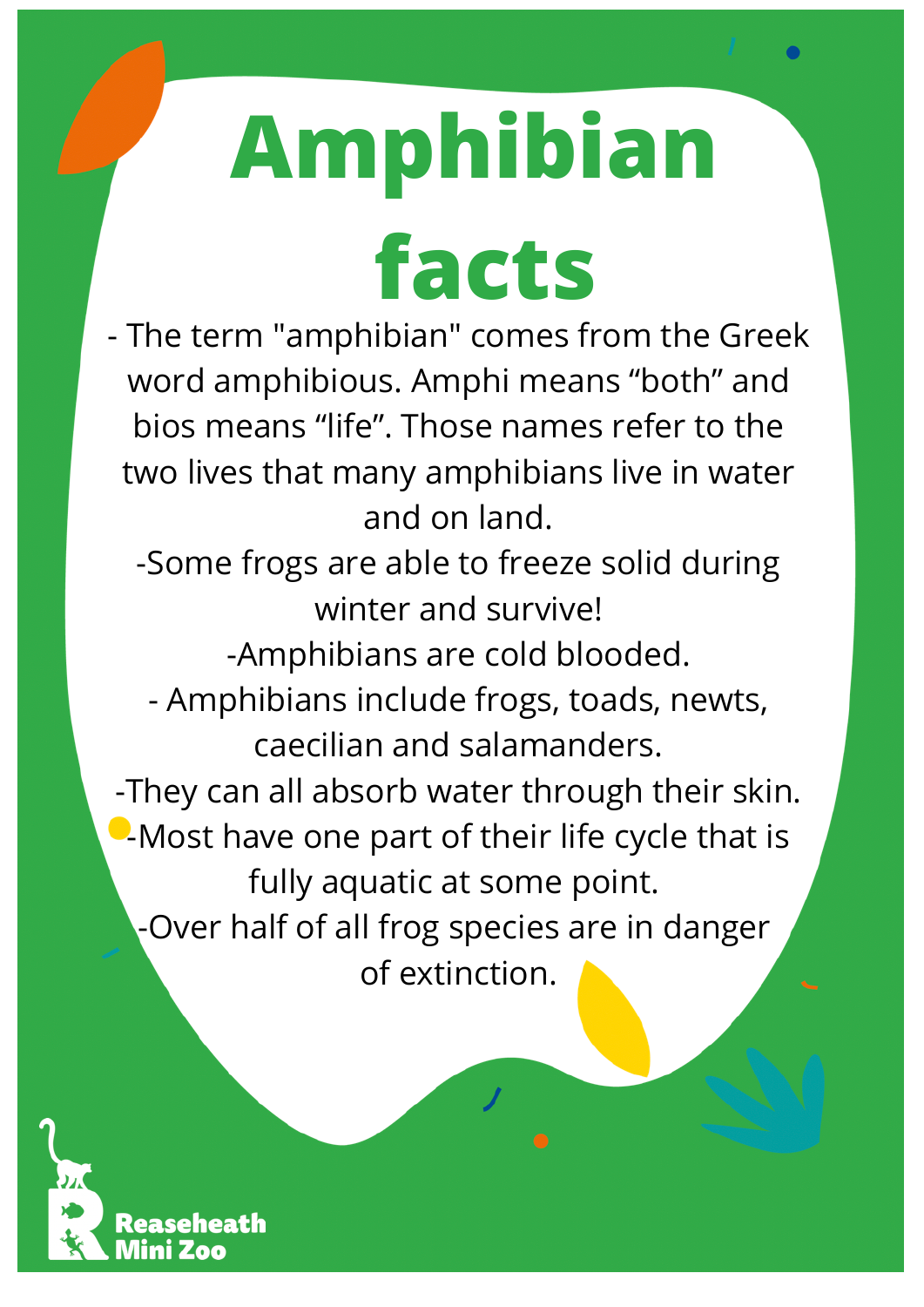### **Wild Wordsearch**

 $H$ E T D  $\Omega$ S V  $\circ$ D V C A N  $\circ$ A D J P N S Z Z M F S E E Ľ E E D U M K Y  $\Omega$ J Ċ G B U W V A Υ  $\mathbf{I}$ R R S G  $\circ$ R F T R  $\overline{A}$ D N  $\circ$ S T  $\circ$ P  $\vee$ D D B P E S R ٧  $\circ$ G U T P T W B Q E J U J L X F P  $\circ$ D  $\mathsf{R}$ E E S  $\circ$ T Y T K B U T ٧ B R A Q D W M I M A U G  $\mathsf{R}$ E  $\mathsf{R}$ E S T E D E T Y  $\mathsf{C}$ E F W M A T  $\mathsf{C}$ N W L F  $\mathsf{C}$ Z X B  $\mathsf{C}$ S C J N U U F  $\circ$ G Х  $H$ E L Κ W T B E  $\overline{7}$ X A  $H$ G  $\overline{C}$  $\mathsf{R}$ R Y W  $\overline{\phantom{a}}$ J  $\circ$ M J Y G I W V M W C E S A Т A J K  $\mathsf{I}$ T A U Q A  $\overline{\phantom{a}}$ M P A W G L X A A D P L D S T F 1 R E S A L  $\overline{\mathsf{A}}$ M A N D E  $\mathsf{R}$ M T F S E G  $\mathsf{C}$  $\mathsf{T}$  $\mathbf{L}$ F F  $\cup$  $\mathsf{T}$  $\circ$ A D T W N A D P  $\circ$ A  $\Omega$ Z S P G E P Q K J S  $H$ Ċ F B Y U  $\circ$ W J Н Н G M Y  $\circ$ P S  $\mathsf{C}$  $\circ$ D B  $\circ$  $\circ$ D E D K P G  $\circ$ W J U L L M Y  $\mathsf{R}$ K Y O L N  $\circ$ V M S D  $\mathsf{R}$ V B H B N Y L Y v ٧ E F Z  $\overline{C}$ T T F E Z T  $\mathsf{R}$ G S D U  $\circ$ N x T Н  $H$ 1 L  $\Omega$ X E R Z  $\mathbf{I}$ R E D  $\mathsf{L}$ A S G D  $\mathsf{C}$ B Α N A  $\mathsf{M}$ A A

**NEWT POISON DART FROG SALAMANDER SEMI AQUATIC**

**CANE TOAD COLD BLOODED FIRE SALAMANDER FROG GREAT CRESTED NEWT**

**TADPOLE TOAD VERTEBRATE FROG SPAWN**

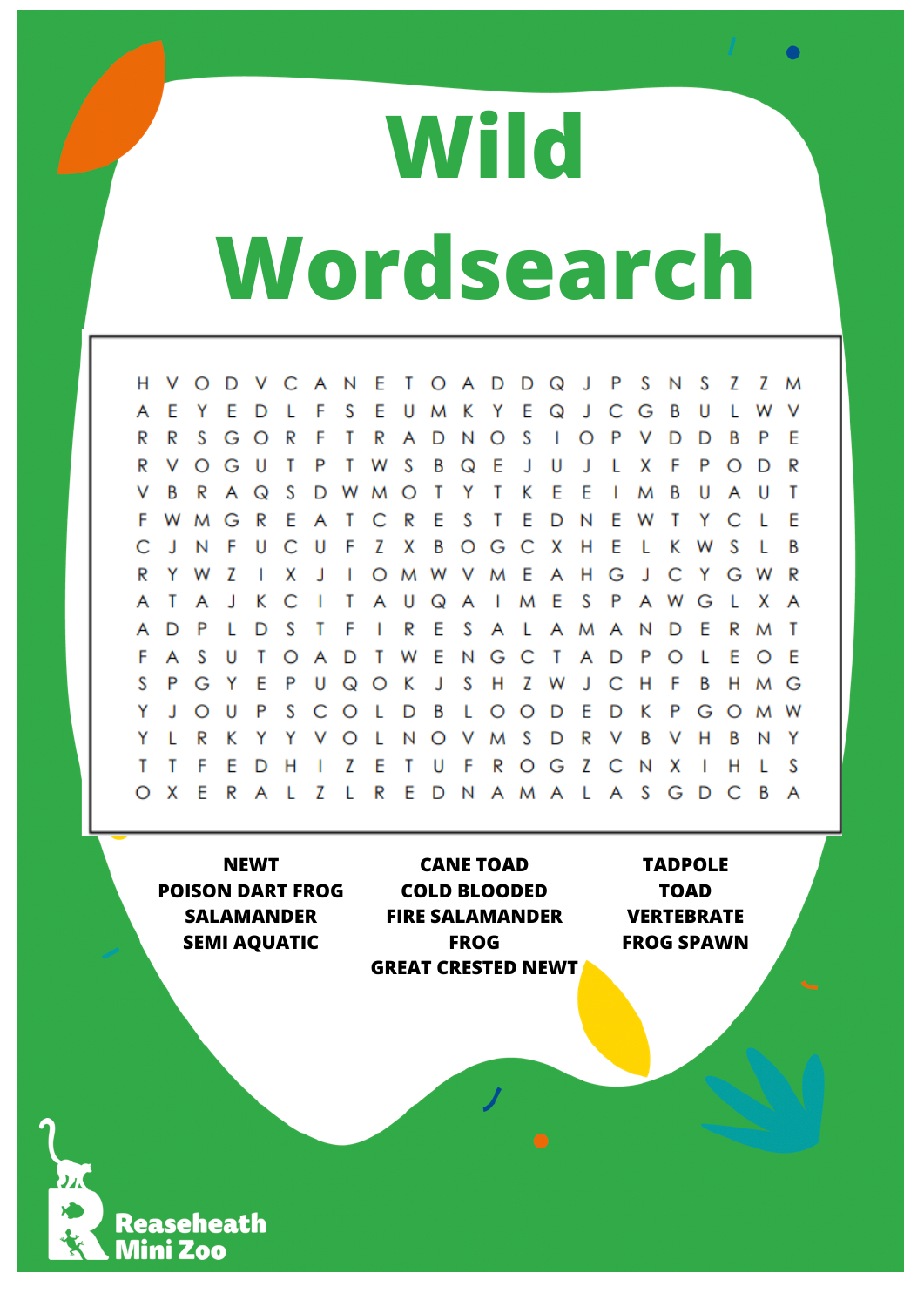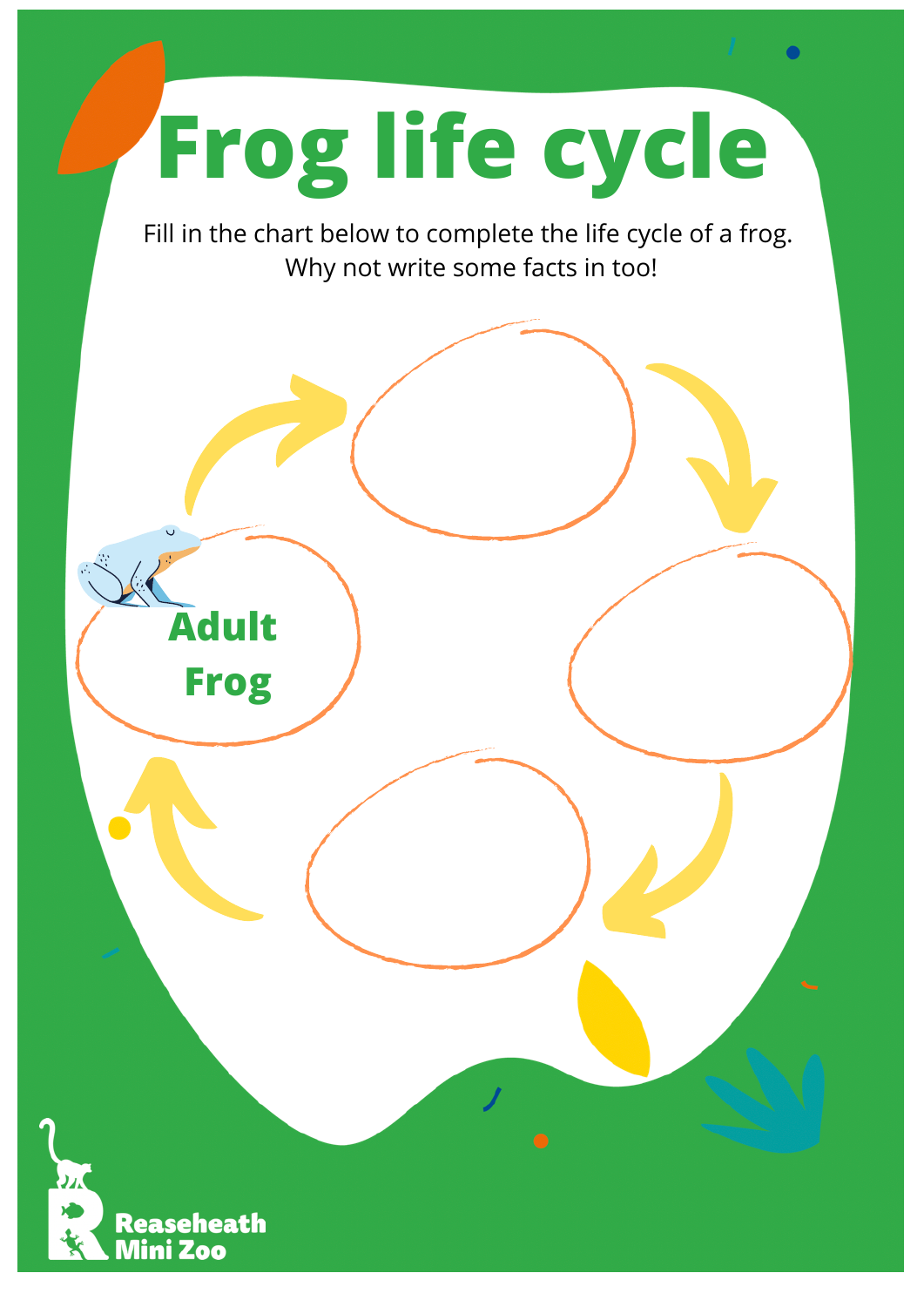## **Fact Finder**

Research the facts and fill in the gaps.

The largest amphibian in the world is

The smallest amphibian in the world is

..........................................................................................

There are three species of newt in the UK they are

....................................................................................

.........................................................................................

The name for frogs changing from a tadpole to a froglet to an adult is

Amphibians are vulnerable to extinction because

........................................................................................

.......................................................................................... A group of frogs is called an

...................................................................................

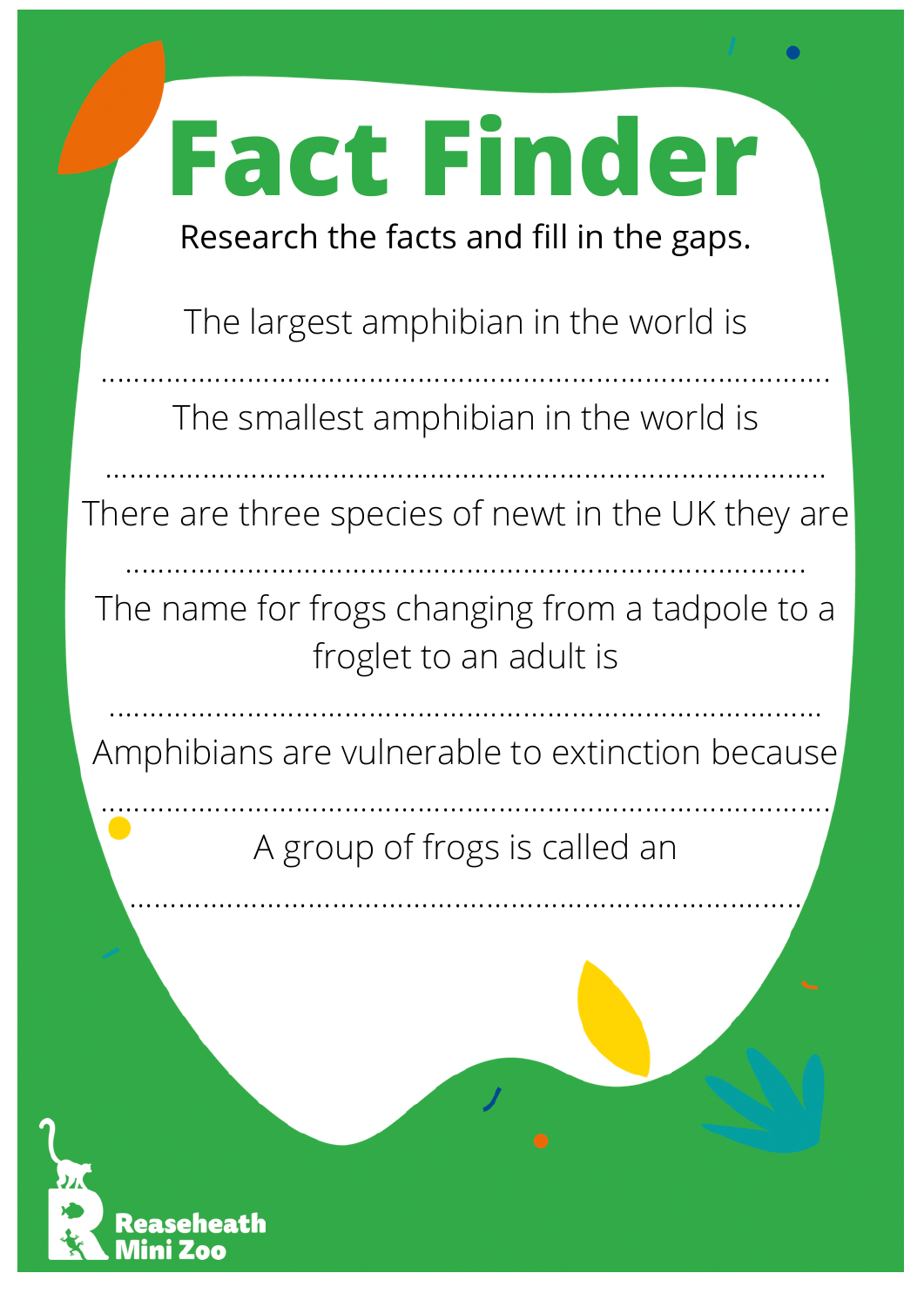### **Make a mini pond**

#### **What you will need:**

A large container that will hold water Some gravel and rocks Some small pond plants

#### **Step by step:**

- 1. Find or buy a large container. It needs to be strong enough to withstand being outside.
- Put your container into your chosen place while it's empty, put it somewhere that gets a good amount of light, but isn't in full sunlight all day.You can sink it into the ground or leave it on the surface. 2.
- Make sure that wildlife can get in and out, by using bricks rocks or logs to 3. create stepping stones in and out of the pond. It is vital that the pond is not a trap for creature such as hedgehogs.
- 4. Put a layer of clean gravel in the bottom if you wish. Don't use soil it is too full of nutrients and it will prompt blooms of unsightly algae to form.
- Make sure that wildlife can get in and out, by using bricks, rocks or logs to 5. create stepping stones in and out of the pond.
- At last, you can fill your pond! Whenever possible, use rainwater. 6.
- Plant up your pond. Use a very low nutrient soil (you can buy special soil 7. for ponds), mixed with grit.

Aftercare. For the first few months, don't worry if you get algae or blanket 8. weed (which is like strings of green gloop), get children to remove it by winding it around a stick - it's fun!

Now watch & see what arrives! We would love to see your mini pond. Share it with us on social media.

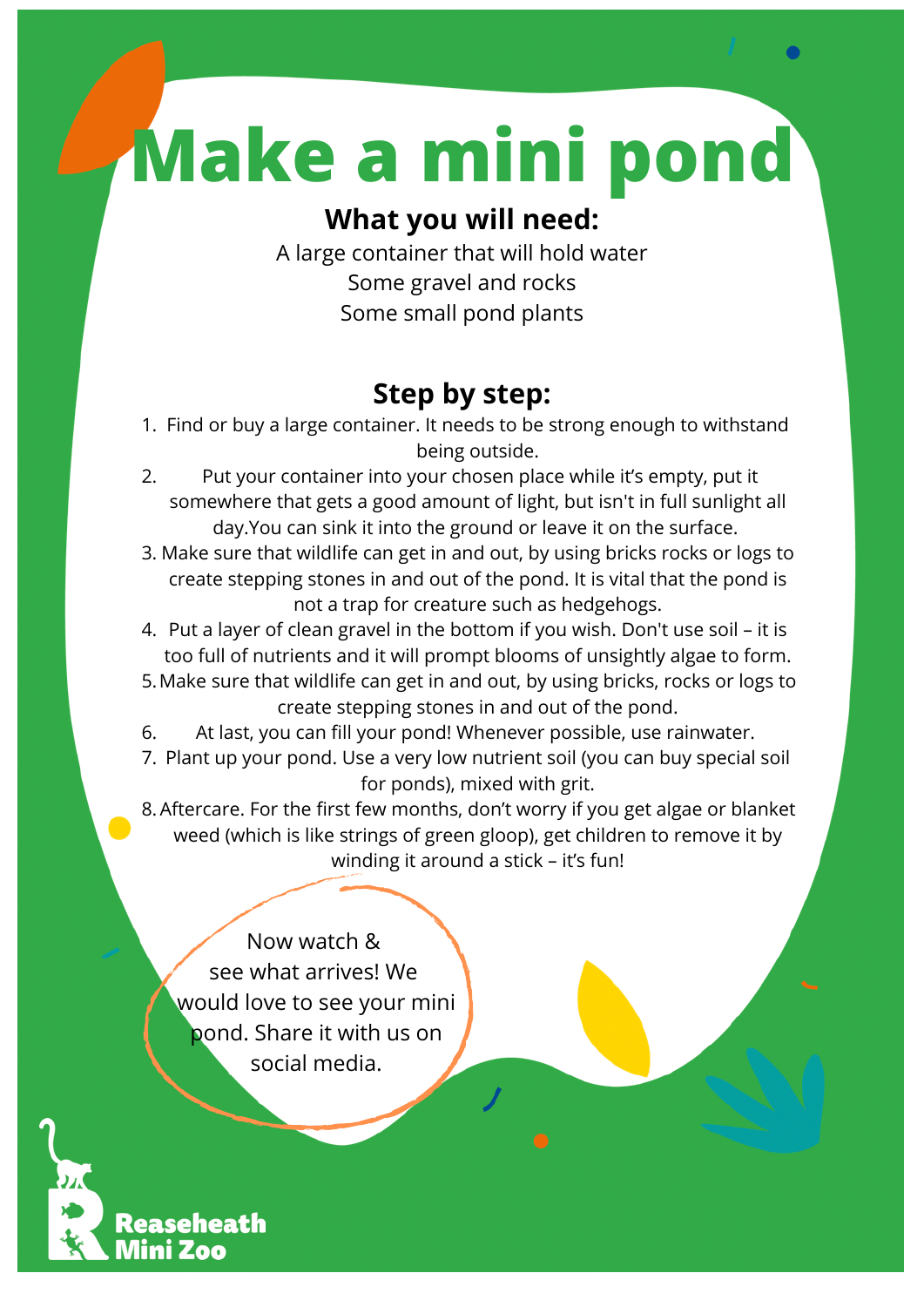## **Frog Olympics**

Just like humans, frogs have big, strong muscles in their thighs. But, for their size, these muscles are immense! This allows frogs to jump much further relative to their small size than a human could. For example, the bullfrog can jump a distance of 10 times its body length. For an adult man that is 6 feet tall, this would be equal to jumping 60 feet in a single jump!

#### **Materials Needed**

- 100 feet of rope, marked at 5-foot intervals.

- 3 markers to be placed at various points along the rope to show how far particular species of frogs can jump. The signs should state the name of the frog, their body length, their maximum jump length, and how many times their body length they can jump.

#### **Examples to use:**

o Bullfrog: length of frog = 20.3 cm; maximum jump = 213 cm (>10 times body length)

o Leopard Frog: length of frog = 12.5 cm; maximum jump = 162.5 cm (13 times body length)

o South African Sharp-Nosed Frog (world record holder!): length of frog = 7.6 cm; maximum jump = 334 cm (44 times body length)

#### **What to do:**

Challenge the frog species above and see if you can beat them to become the best jumper!

It is very important for frogs to be able to jump quickly in order to escape predators and that jumping also helps them catch a meal in mid-air (insects).

Approach the "start" line and practice your frog jumping. Compare how far you can jump (based on your size) compared the different frogs.

#### Who in your household is the best jumper?